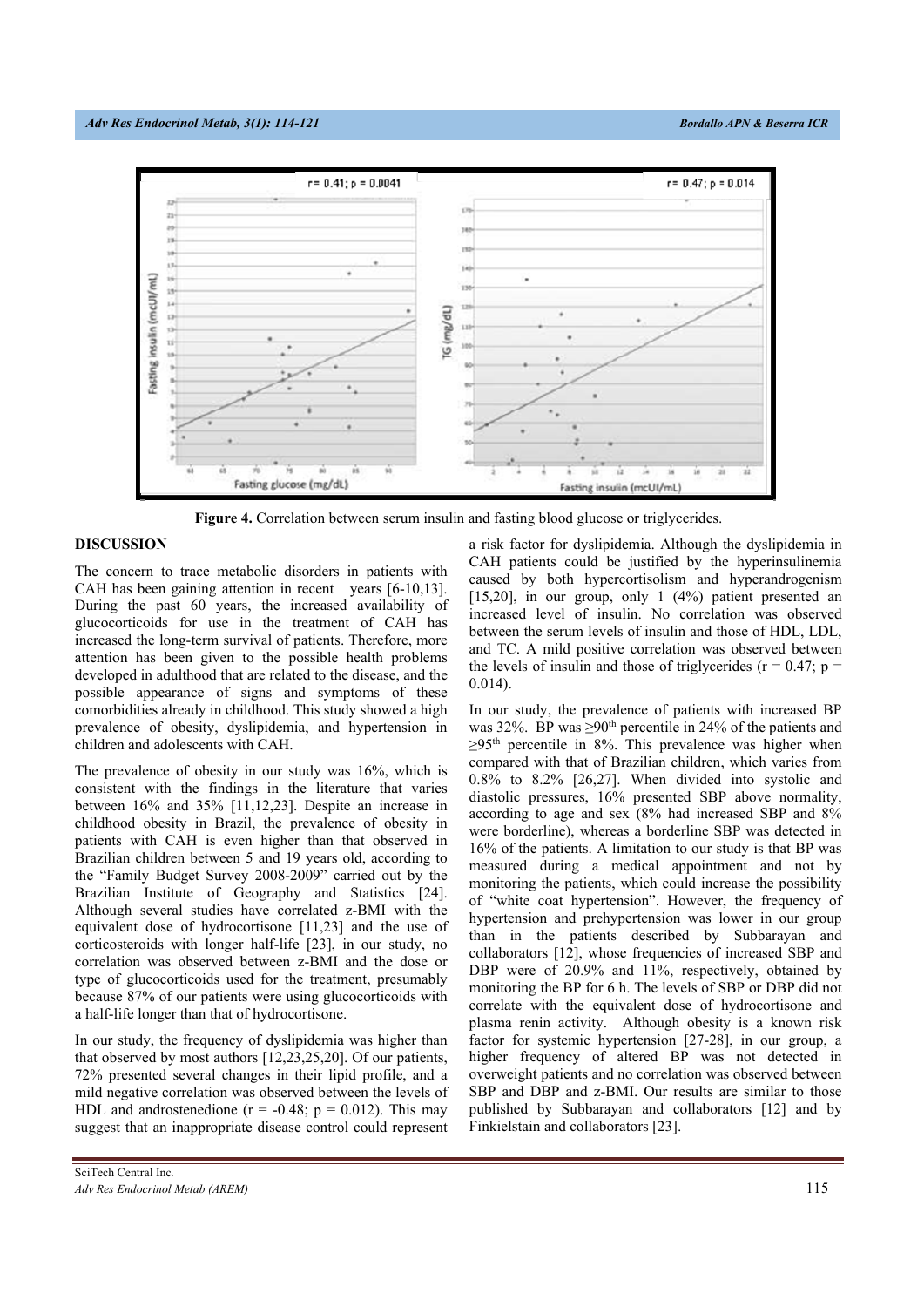Our study was the first to evaluate the WC in a pediatric population with CAH. WC is considered an independent predictor of cardiovascular risk in adults and children. It is an important indicator of insulin resistance, dyslipidemia, and hypertension [19,28,29]. In our study, 48% of the patients presented increased WC, which positively correlated with SBP. Moreover, a significant negative correlation was observed with the serum levels of adiponectin, considered a protective factor for cardiovascular disease [30-32]. Studies with higher numbers of patients would be required to assess whether an increased WC is an independent risk factor for cardiovascular disease in children with CAH.

Only 1 study evaluated the serum levels of adiponectin in children with CAH [16]. The authors found a negative correlation with z-BMI, age, and pubertal stage, whereas no difference was observed in the levels of adiponectin between the different types of glucocorticoids used for the treatment. In our study, no correlation was observed between the levels of adiponectin and these variables. However, a difference between the median levels of adiponectin and the type of glucocorticoids used for the treatment was detected, being higher in the group receiving hydrocortisone, followed by the group treated with prednisone/prednisolone, and lower in patients receiving dexamethasone. Several studies show that glucocorticoids decrease the levels of adiponectin. Degawa-Yamauchi and collaborators [32] reported a diminished release of adiponectin in adipocytes after infusion with dexamethasone. Fallo and collaborators [33] already observed that lower levels of adiponectin were detected in patients with Cushing's syndrome. Dexamethasone is a potent glucocorticoid with a longer half-life than hydrocortisone, which may account for the lower levels of adiponectin in patients receiving dexamethasone and for the higher levels of adiponectin in patients treated with hydrocortisone. However, further studies would be required to assess the real interference of the type of glucocorticoids used for the treatment in the metabolism of adiponectin in patients with CAH.

In this study, the high prevalence of obesity, overweight, hypertension, and dyslipidemia that were observed would justify the early assessment of risk factors for cardiovascular disease in pediatric patients with CAH. WC positively correlated with systolic BP and negatively with adiponectin. The serum levels of HDL already negatively correlated with androstenedione.

## **CONFLICT OF INTERESTS**

The authors declare that there is no conflict of interests that could be perceived as prejudicing the impartiality of the study.

## **FUNDING**

This research did not receive any specific grant from any funding.

## **REFERENCES**

- 1. Marumudi E, Khadgawat R, Surana V, Shabir I, Joseph A, et al. (2013) Diagnosis and management of classical congenital adrenal hyperplasia. Steroids 78: 741-746.
- 2. Wedell A (1998) Molecular genetics of congenital adrenal hyperplasia (21-hydroxylase deficiency): Implications for diagnosis, prognosis and treatment. Acta Paediatric 87: 159-164.
- 3. Joint Lwpes/Espe Cah Working Group (2002) Consensus statement on 21-hydroxylase deficiency from The Lawson Wilkins Pediatric Endocrine Society and The European Society for Pediatric Endocrinology. J Clin Endocrinol Metab 87: 4048-4053.
- 4. Speiser PW, Azziz R, Baskin LS, Ghizzoni L, Hensle TW, et al. (2010) Endocrine Society, "Congenital adrenal hyperplasia due to steroid 21-hydroxylase deficiency: An Endocrine Society clinical practice guideline". J Clin Endocrinol Metab 95: 4133-4160.
- 5. Kim MS, Ryabets-Lienhard A, Geffner ME (2012) Management of congenital adrenal hyperplasia in childhood. Curr Opin Endocrinol Diabetes Obes 19: 483-488.
- 6. Reisch N, Arlt W, Krone N (2011) Health Problems in Congenital Adrenal Hyperplasia due to 21-Hydroxylase Deficiency. Horm Res Pediatr 76: 73-85.
- 7. Speiser PW, White PC (2003) Congenital adrenal hyperplasia. N Engl J Med 349: 776-788.
- 8. Bachelot A, Plu-Bureau G, Thibaud E, Laborde K, Pinto G, et al. (2007) Long-term outcome of patients with congenital adrenal hyperplasia due to 21-hydroxylase deficiency. Horm Res 67: 268-276.
- 9. Nebesio TD, Eugster EA (2006) Observation of hypertension in children with 21- hydroxylase deficiency: a preliminary report. Endocrine 30: 279-282.
- 10. Hoepgffner W, Hermann A, Willgerodt H, Keller E (2006) Blood pressure in patients with congenital adrenal hyperplasia due to 21-hydroxylase deficiency. J Pediatr Endocrinol Metab 19: 705-711.
- 11. Völkl TM, Simm D, Beier C, Dorr HG (2006) Obesity among children and adolescents with classic congenital adrenal hyperplasia due to 21-hydroxylase deficiency. Pediatrics 117: 98-105.
- 12. Subbarayan A, Dattani MT, Peters CJ, Hindmarsh PC (2014) Cardiovascular risk factors in children and adolescents with congenital adrenal hyperplasia due to 21-hydroxylase deficiency. Clin Endocrinol 80: 471- 477.
- 13. Charmandari E, Chrousos GP (2006) Metabolic syndrome manifestations in classic congenital adrenal